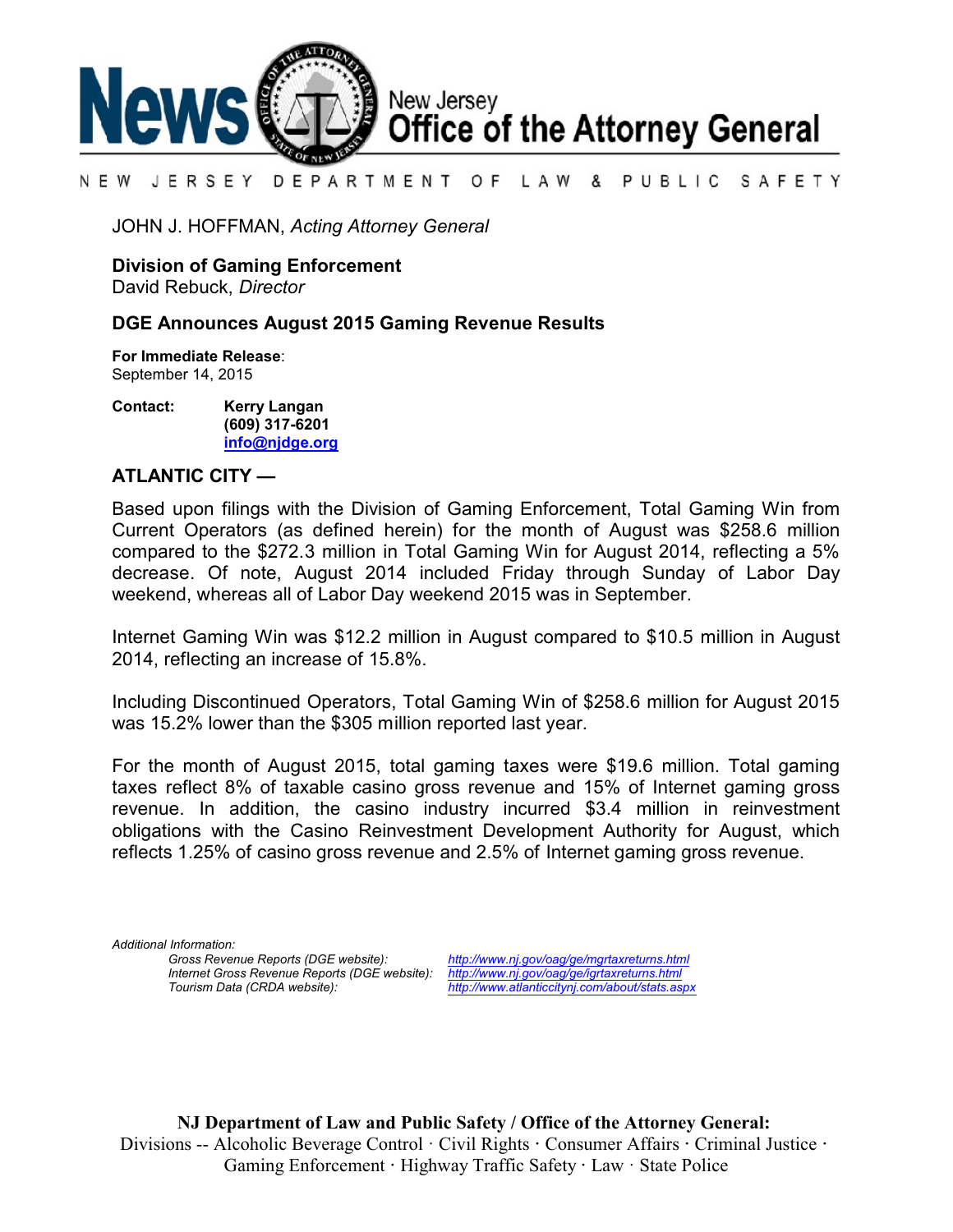# **AUGUST 2015 STATISTICS**

## *GAMING WIN INFORMATION*

| $\%$<br>2014<br>\$<br>2015<br>August<br>Slot Machine Win<br>\$<br>176,417,983<br>\$<br>206,641,192<br>\$<br>(30, 223, 209)<br>(14.6)<br>Table Game Win<br>69,945,678<br>(20.3)<br>87,811,962<br>(17, 866, 284)<br>Casino Win<br>246,363,661<br>294,453,154<br>(16.3)<br>(48,089,493)<br>1,983,230<br>Peer-to-Peer<br>2,251,917<br>(268, 687)<br>(11.9)<br><b>Other Authorized Games</b><br>10,234,283<br>23.4<br>8,295,541<br>1,938,742<br>Internet Gaming Win<br>12,217,513<br>15.8<br>10,547,458<br>1,670,055<br><b>Total Gaming Win</b><br>258,581,174<br>305,000,612<br>(46, 419, 438)<br>(15.2)<br>Less: Discontinued Operators (a)<br>n/a<br>32,677,684<br>(32,677,684)<br><b>Total: Current Operators (b)</b><br>(5.0)<br>\$258,581,174<br>\$272,322,928<br>(\$13,741,754)<br><b>August YTD</b><br>Slot Machine Win<br>\$<br>1,172,244,519<br>\$1,319,945,406<br>\$<br>(11.2)<br>(147,700,887)<br>Table Game Win<br>(65, 322, 337)<br>463,567,178<br>528,889,515<br>(12.4)<br>Casino Win<br>1,635,811,697<br>1,848,834,921<br>(213, 023, 224)<br>(11.5)<br>Peer-to-Peer<br>16,190,596<br>21,074,132<br>(4,883,536)<br>(23.2)<br><b>Other Authorized Games</b><br>80,533,127<br>62,594,353<br>17,938,774<br>28.7<br>Internet Gaming Win<br>96,723,723<br>83,668,485<br>13,055,238<br>15.6<br><b>Total Gaming Win</b><br>1,732,535,420<br>(10.3)<br>1,932,503,406<br>(199, 967, 986)<br>Less: Discontinued Operators (a)<br>254,246,339<br>n/a<br>(254, 246, 339)<br><b>Total Current Operators (b)</b><br>\$1,732,535,420<br>\$1,678,257,067<br>\$<br>54,278,353<br>3.2<br><b>GROSS REVENUE AND CRDA TAX INFORMATION</b><br><b>Total CRDA</b><br>Total | יוטו השערכי ויווי יוויוס שיוויוואס |                 |                  | Increase (Decrease) |  |  |  |  |
|--------------------------------------------------------------------------------------------------------------------------------------------------------------------------------------------------------------------------------------------------------------------------------------------------------------------------------------------------------------------------------------------------------------------------------------------------------------------------------------------------------------------------------------------------------------------------------------------------------------------------------------------------------------------------------------------------------------------------------------------------------------------------------------------------------------------------------------------------------------------------------------------------------------------------------------------------------------------------------------------------------------------------------------------------------------------------------------------------------------------------------------------------------------------------------------------------------------------------------------------------------------------------------------------------------------------------------------------------------------------------------------------------------------------------------------------------------------------------------------------------------------------------------------------------------------------------------------------------------------------------------------------------------------|------------------------------------|-----------------|------------------|---------------------|--|--|--|--|
|                                                                                                                                                                                                                                                                                                                                                                                                                                                                                                                                                                                                                                                                                                                                                                                                                                                                                                                                                                                                                                                                                                                                                                                                                                                                                                                                                                                                                                                                                                                                                                                                                                                              |                                    |                 |                  |                     |  |  |  |  |
|                                                                                                                                                                                                                                                                                                                                                                                                                                                                                                                                                                                                                                                                                                                                                                                                                                                                                                                                                                                                                                                                                                                                                                                                                                                                                                                                                                                                                                                                                                                                                                                                                                                              |                                    |                 |                  |                     |  |  |  |  |
|                                                                                                                                                                                                                                                                                                                                                                                                                                                                                                                                                                                                                                                                                                                                                                                                                                                                                                                                                                                                                                                                                                                                                                                                                                                                                                                                                                                                                                                                                                                                                                                                                                                              |                                    |                 |                  |                     |  |  |  |  |
|                                                                                                                                                                                                                                                                                                                                                                                                                                                                                                                                                                                                                                                                                                                                                                                                                                                                                                                                                                                                                                                                                                                                                                                                                                                                                                                                                                                                                                                                                                                                                                                                                                                              |                                    |                 |                  |                     |  |  |  |  |
|                                                                                                                                                                                                                                                                                                                                                                                                                                                                                                                                                                                                                                                                                                                                                                                                                                                                                                                                                                                                                                                                                                                                                                                                                                                                                                                                                                                                                                                                                                                                                                                                                                                              |                                    |                 |                  |                     |  |  |  |  |
|                                                                                                                                                                                                                                                                                                                                                                                                                                                                                                                                                                                                                                                                                                                                                                                                                                                                                                                                                                                                                                                                                                                                                                                                                                                                                                                                                                                                                                                                                                                                                                                                                                                              |                                    |                 |                  |                     |  |  |  |  |
|                                                                                                                                                                                                                                                                                                                                                                                                                                                                                                                                                                                                                                                                                                                                                                                                                                                                                                                                                                                                                                                                                                                                                                                                                                                                                                                                                                                                                                                                                                                                                                                                                                                              |                                    |                 |                  |                     |  |  |  |  |
|                                                                                                                                                                                                                                                                                                                                                                                                                                                                                                                                                                                                                                                                                                                                                                                                                                                                                                                                                                                                                                                                                                                                                                                                                                                                                                                                                                                                                                                                                                                                                                                                                                                              |                                    |                 |                  |                     |  |  |  |  |
|                                                                                                                                                                                                                                                                                                                                                                                                                                                                                                                                                                                                                                                                                                                                                                                                                                                                                                                                                                                                                                                                                                                                                                                                                                                                                                                                                                                                                                                                                                                                                                                                                                                              |                                    |                 |                  |                     |  |  |  |  |
|                                                                                                                                                                                                                                                                                                                                                                                                                                                                                                                                                                                                                                                                                                                                                                                                                                                                                                                                                                                                                                                                                                                                                                                                                                                                                                                                                                                                                                                                                                                                                                                                                                                              |                                    |                 |                  |                     |  |  |  |  |
|                                                                                                                                                                                                                                                                                                                                                                                                                                                                                                                                                                                                                                                                                                                                                                                                                                                                                                                                                                                                                                                                                                                                                                                                                                                                                                                                                                                                                                                                                                                                                                                                                                                              |                                    |                 |                  |                     |  |  |  |  |
|                                                                                                                                                                                                                                                                                                                                                                                                                                                                                                                                                                                                                                                                                                                                                                                                                                                                                                                                                                                                                                                                                                                                                                                                                                                                                                                                                                                                                                                                                                                                                                                                                                                              |                                    |                 |                  |                     |  |  |  |  |
|                                                                                                                                                                                                                                                                                                                                                                                                                                                                                                                                                                                                                                                                                                                                                                                                                                                                                                                                                                                                                                                                                                                                                                                                                                                                                                                                                                                                                                                                                                                                                                                                                                                              |                                    |                 |                  |                     |  |  |  |  |
|                                                                                                                                                                                                                                                                                                                                                                                                                                                                                                                                                                                                                                                                                                                                                                                                                                                                                                                                                                                                                                                                                                                                                                                                                                                                                                                                                                                                                                                                                                                                                                                                                                                              |                                    |                 |                  |                     |  |  |  |  |
|                                                                                                                                                                                                                                                                                                                                                                                                                                                                                                                                                                                                                                                                                                                                                                                                                                                                                                                                                                                                                                                                                                                                                                                                                                                                                                                                                                                                                                                                                                                                                                                                                                                              |                                    |                 |                  |                     |  |  |  |  |
|                                                                                                                                                                                                                                                                                                                                                                                                                                                                                                                                                                                                                                                                                                                                                                                                                                                                                                                                                                                                                                                                                                                                                                                                                                                                                                                                                                                                                                                                                                                                                                                                                                                              |                                    |                 |                  |                     |  |  |  |  |
|                                                                                                                                                                                                                                                                                                                                                                                                                                                                                                                                                                                                                                                                                                                                                                                                                                                                                                                                                                                                                                                                                                                                                                                                                                                                                                                                                                                                                                                                                                                                                                                                                                                              |                                    |                 |                  |                     |  |  |  |  |
|                                                                                                                                                                                                                                                                                                                                                                                                                                                                                                                                                                                                                                                                                                                                                                                                                                                                                                                                                                                                                                                                                                                                                                                                                                                                                                                                                                                                                                                                                                                                                                                                                                                              |                                    |                 |                  |                     |  |  |  |  |
|                                                                                                                                                                                                                                                                                                                                                                                                                                                                                                                                                                                                                                                                                                                                                                                                                                                                                                                                                                                                                                                                                                                                                                                                                                                                                                                                                                                                                                                                                                                                                                                                                                                              |                                    |                 |                  |                     |  |  |  |  |
|                                                                                                                                                                                                                                                                                                                                                                                                                                                                                                                                                                                                                                                                                                                                                                                                                                                                                                                                                                                                                                                                                                                                                                                                                                                                                                                                                                                                                                                                                                                                                                                                                                                              |                                    |                 |                  |                     |  |  |  |  |
|                                                                                                                                                                                                                                                                                                                                                                                                                                                                                                                                                                                                                                                                                                                                                                                                                                                                                                                                                                                                                                                                                                                                                                                                                                                                                                                                                                                                                                                                                                                                                                                                                                                              |                                    |                 |                  |                     |  |  |  |  |
|                                                                                                                                                                                                                                                                                                                                                                                                                                                                                                                                                                                                                                                                                                                                                                                                                                                                                                                                                                                                                                                                                                                                                                                                                                                                                                                                                                                                                                                                                                                                                                                                                                                              |                                    |                 |                  |                     |  |  |  |  |
|                                                                                                                                                                                                                                                                                                                                                                                                                                                                                                                                                                                                                                                                                                                                                                                                                                                                                                                                                                                                                                                                                                                                                                                                                                                                                                                                                                                                                                                                                                                                                                                                                                                              |                                    |                 |                  |                     |  |  |  |  |
|                                                                                                                                                                                                                                                                                                                                                                                                                                                                                                                                                                                                                                                                                                                                                                                                                                                                                                                                                                                                                                                                                                                                                                                                                                                                                                                                                                                                                                                                                                                                                                                                                                                              |                                    |                 |                  |                     |  |  |  |  |
|                                                                                                                                                                                                                                                                                                                                                                                                                                                                                                                                                                                                                                                                                                                                                                                                                                                                                                                                                                                                                                                                                                                                                                                                                                                                                                                                                                                                                                                                                                                                                                                                                                                              |                                    |                 |                  |                     |  |  |  |  |
|                                                                                                                                                                                                                                                                                                                                                                                                                                                                                                                                                                                                                                                                                                                                                                                                                                                                                                                                                                                                                                                                                                                                                                                                                                                                                                                                                                                                                                                                                                                                                                                                                                                              |                                    |                 |                  |                     |  |  |  |  |
|                                                                                                                                                                                                                                                                                                                                                                                                                                                                                                                                                                                                                                                                                                                                                                                                                                                                                                                                                                                                                                                                                                                                                                                                                                                                                                                                                                                                                                                                                                                                                                                                                                                              |                                    |                 |                  |                     |  |  |  |  |
|                                                                                                                                                                                                                                                                                                                                                                                                                                                                                                                                                                                                                                                                                                                                                                                                                                                                                                                                                                                                                                                                                                                                                                                                                                                                                                                                                                                                                                                                                                                                                                                                                                                              |                                    | Obligations (c) | Gaming Taxes (d) |                     |  |  |  |  |
|                                                                                                                                                                                                                                                                                                                                                                                                                                                                                                                                                                                                                                                                                                                                                                                                                                                                                                                                                                                                                                                                                                                                                                                                                                                                                                                                                                                                                                                                                                                                                                                                                                                              |                                    |                 |                  |                     |  |  |  |  |
| \$<br>August 2015<br>3,385,272<br>19,612,546<br>\$                                                                                                                                                                                                                                                                                                                                                                                                                                                                                                                                                                                                                                                                                                                                                                                                                                                                                                                                                                                                                                                                                                                                                                                                                                                                                                                                                                                                                                                                                                                                                                                                           |                                    |                 |                  |                     |  |  |  |  |
| \$<br>\$<br>YTD August 2015<br>22,867,932<br>132,784,754                                                                                                                                                                                                                                                                                                                                                                                                                                                                                                                                                                                                                                                                                                                                                                                                                                                                                                                                                                                                                                                                                                                                                                                                                                                                                                                                                                                                                                                                                                                                                                                                     |                                    |                 |                  |                     |  |  |  |  |

(a) Discontinued Operators reflect ceased operators that did not report win during the last day of the current month.

(b) Current Operators reflect active operators reporting win during the last day of the current month.

(c) Total CRDA Obligations reflect 1.25% of casino gross revenue and 2.5% of Internet gaming gross revenue.

(d) Total Gaming Taxes reflect 8% of taxable casino gross revenue and 15% of Internet gaming gross revenue.

 Taxable casino gross revenue reflects casino gross revenue less the deduction for eligible promotional gaming credits. Gross Revenue is not Win, is unaudited, and subject to adjustment. Year-to-Date Gross Revenue amount includes any amendments received since the prior monthly press release.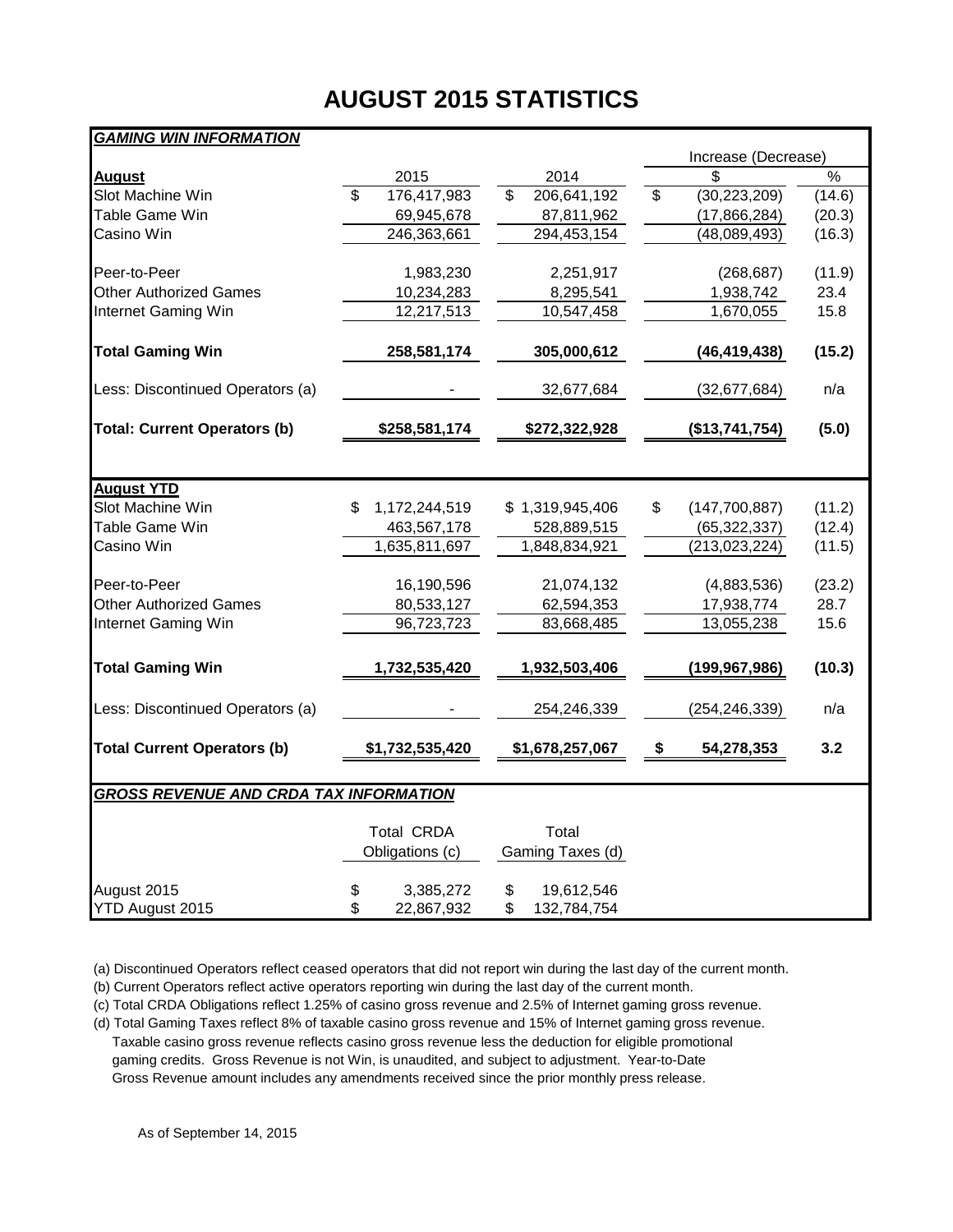### **THE ATLANTIC CITY CASINO INDUSTRY MONTHLY WIN COMPARISON FOR THE MONTH ENDED ENDED AUGUST 2015 VERSUS 2014**

|                                     | <b>CASINO WIN</b> |             |    |             | <b>INCREASE</b><br>(DECREASE) |        | <b>INTERNET GAMING WIN</b> |                 |         | <b>INCREASE</b><br>(DECREASE) |  | <b>TOTAL GAMING WIN</b> |     |              | <b>INCREASE</b><br>(DECREASE) |               |        |
|-------------------------------------|-------------------|-------------|----|-------------|-------------------------------|--------|----------------------------|-----------------|---------|-------------------------------|--|-------------------------|-----|--------------|-------------------------------|---------------|--------|
| <b>Current Operators</b>            | 2015              |             |    | 2014        | $\frac{6}{6}$                 |        |                            | 2015            |         | 2014                          |  | $\%$                    |     | 2015         |                               | 2014          | $\%$   |
| <b>Bally's AC</b>                   | \$                | 23,351,047  | \$ | 25,715,044  |                               | (9.2)  | \$                         |                 | \$      |                               |  | n/a                     | \$. | 23,351,047   | \$                            | 25,715,044    | (9.2)  |
| Borgata                             |                   | 71,098,728  |    | 65,897,698  |                               | 7.9    |                            | 3,676,513       |         | 3,477,300                     |  | 5.7                     |     | 74,775,241   |                               | 69,374,998    | 7.8    |
| Caesars                             |                   | 31,353,267  |    | 43,895,557  |                               | (28.6) |                            |                 |         |                               |  | n/a                     |     | 31,353,267   |                               | 43,895,557    | (28.6) |
| Caesars Interactive NJ              |                   |             |    |             |                               | n/a    |                            | 2,765,867       |         | 2,705,475                     |  | 2.2                     |     | 2,765,867    |                               | 2,705,475     | 2.2    |
| Golden Nugget                       |                   | 20,186,287  |    | 16,771,849  |                               | 20.4   |                            | $2,250,713$ (c) |         | 787,838 (c)                   |  | 185.7                   |     | 22,437,000   |                               | 17,559,687    | 27.8   |
| Harrah's                            |                   | 35,535,137  |    | 38,927,093  |                               | (8.7)  |                            |                 |         |                               |  | n/a                     |     | 35, 535, 137 |                               | 38,927,093    | (8.7)  |
| Resorts                             |                   | 17,582,525  |    | 14,898,076  |                               | 18.0   |                            |                 |         | $\overline{\phantom{a}}$      |  | n/a                     |     | 17,582,525   |                               | 14,898,076    | 18.0   |
| <b>Resorts Digital</b>              |                   |             |    |             |                               | n/a    |                            | $735,140$ (d)   |         | $-$ (d)                       |  | n/a                     |     | 735,140      |                               |               | n/a    |
| Tropicana                           |                   | 28,346,976  |    | 31,311,541  |                               | (9.5)  |                            | 2,789,280       |         | 2,264,576                     |  | 23.2                    |     | 31,136,256   |                               | 33,576,117    | (7.3)  |
| Trump Plaza (Internet)              |                   |             |    |             |                               | n/a    |                            |                 | $-$ (c) | 709,674 (c)                   |  | n/a                     |     |              |                               | 709,674       | n/a    |
| Trump Taj Mahal                     |                   | 18,909,694  |    | 24,961,207  |                               | (24.2) |                            |                 |         |                               |  | n/a                     |     | 18,909,694   |                               | 24,961,207    | (24.2) |
| <b>Total: Current Operators (a)</b> | -\$               | 246,363,661 | \$ | 262,378,065 |                               | (6.1)  | \$                         | 12,217,513      | \$      | 9,944,863                     |  | 22.9                    |     | 258,581,174  |                               | \$272,322,928 | (5.0)  |
| Discontinued Operators (b)          |                   |             |    | 32,075,089  |                               | n/a    |                            |                 |         | 602,595                       |  | n/a                     |     |              |                               | 32,677,684    | n/a    |
| <b>Total: Industry</b>              | \$                | 246,363,661 | \$ | 294,453,154 |                               | (16.3) | \$                         | 12,217,513      | \$      | 10,547,458                    |  | 15.8                    |     | 258,581,174  |                               | \$305,000,612 | (15.2) |

(a) Current Operators reflect active operators reporting win during the last day of the current month.

(b) Discontinued Operators reflect ceased operators that did not report win during the last day of the current month.

Discontinued Operators include Atlantic Club, Showboat, Revel, Trump Plaza (land-based), and Taj Mahal (Internet Gaming Win).

(c) Internet gaming website Betfair.com shifted operations from Trump Plaza to Golden Nugget on November 21, 2014.

(d) Resorts began Internet operations on 2/21/15 and Resorts Digital was granted a casino license on 8/12/15.